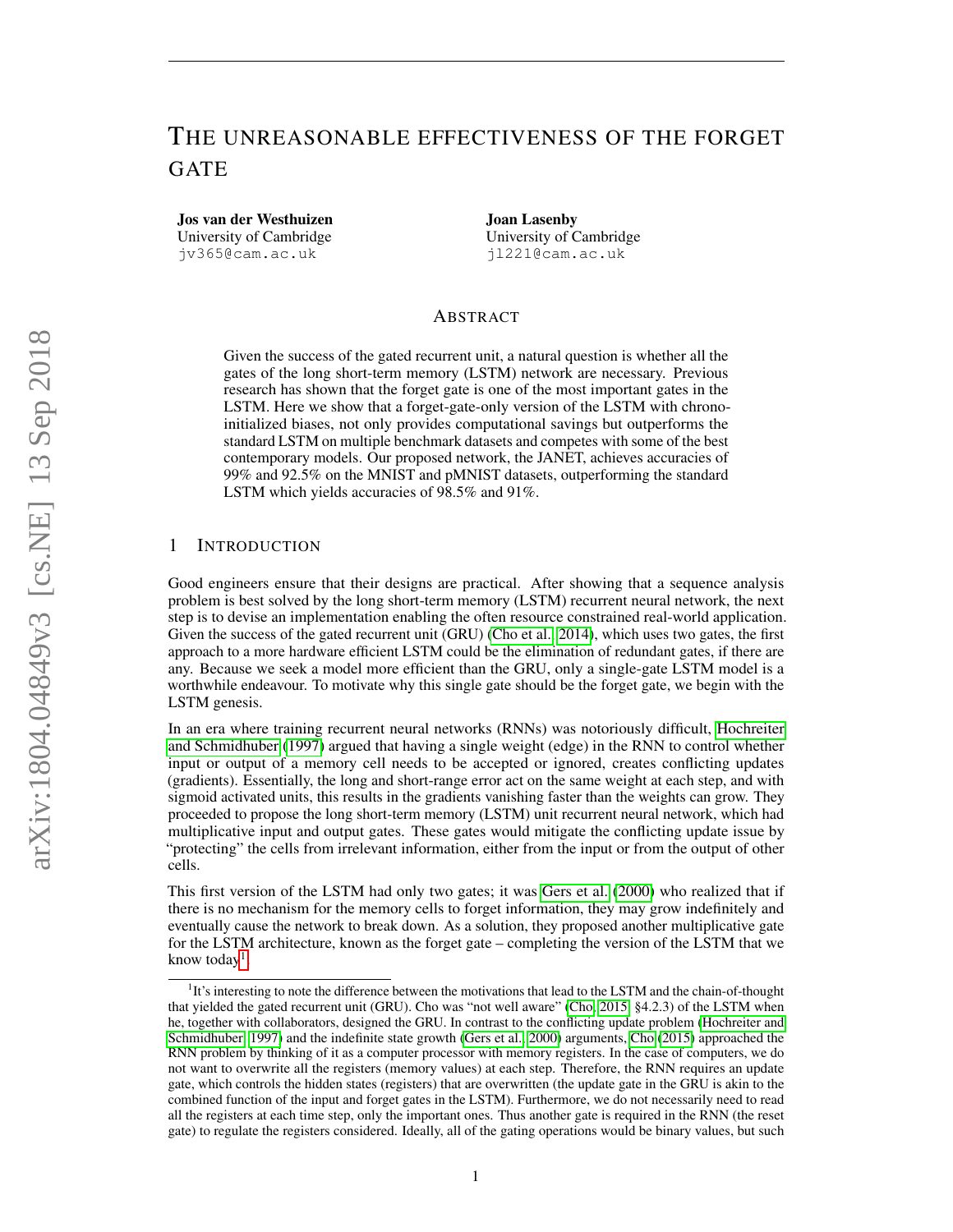It wasn't until many years later that [Greff et al.](#page-12-3) [\(2015\)](#page-12-3) and [Jozefowicz et al.](#page-13-1) [\(2015\)](#page-13-1) simultaneously discovered the forget gate to be the crucial ingredient of the LSTM. [Gers et al.](#page-12-1) [\(2000\)](#page-12-1) proposed initializing the forget gate biases to positive values and [Jozefowicz et al.](#page-13-1) [\(2015\)](#page-13-1) showed that an initial bias of 1 for the LSTM forget gate makes the LSTM as strong as the best of the explored architectural variants (including the GRU) [\(Goodfellow et al., 2016,](#page-12-4) §10.10.2). Given the new-found importance of the forget gate, would the input and output gates have been found necessary if the LSTM was conceived with only a forget gate?

In this work, we take the liberty of exploring the gains introduced by the sole use of the forget gate. On the five tasks explored, use of only the forget gate provides a better solution than the use of all three LSTM gates. Many improvements have been proposed for the LSTM, which we review in the following section.

# 2 RELATED WORK

With some success, many studies have improved the LSTM by making the cell more complex [\(Neil](#page-13-2) [et al., 2016;](#page-13-2) [He et al., 2017;](#page-13-3) [Fraccaro et al., 2016;](#page-12-5) [Krueger et al., 2017;](#page-13-4) [Graves, 2011\)](#page-12-6), with classic examples being peephole connections [\(Gers and Schmidhuber, 2000\)](#page-12-7) and depth gated LSTMs [\(Yao](#page-14-0) [et al., 2015\)](#page-14-0). Similarly, several studies have proposed recurrent neural networks (RNN) simpler than the LSTM yet still competitive, such as the skip-connected RNN [\(Zhang et al., 2016\)](#page-14-1), the unitary RNN [\(Arjovsky et al., 2016\)](#page-12-8), the Delta-RNN [\(Ororbia II et al., 2017\)](#page-13-5), and the identity RNN [\(Le et al.,](#page-13-6) [2015\)](#page-13-6). However, one of the most thorough studies on the architecture of the LSTM is probably the study by [Greff et al.](#page-12-3) [\(2015\)](#page-12-3) (5,400 experiment simulations). They explored the following LSTM variants individually:

- No input gate
- No forget gate
- No output gate
- No input activation function
- No output activation function
- No peepholes
- Coupled input and forget gate
- Full gate recurrence

The first five variants are self-explanatory. Peepholes [\(Gers and Schmidhuber, 2000\)](#page-12-7) connect the cell to the gates, adding an extra term to the pre-activations of the input, output, and forget gates. The coupled input and forget gate variant uses only one gate for modulating the input and the cell recurrent self-connections, i.e.,  $f = 1 - i$ . Full gate recurrence is the initial setup of [Hochreiter and](#page-13-0) [Schmidhuber](#page-13-0) [\(1997\)](#page-13-0), wherein all the gates receive recurrent inputs from all gates at the previous time step. This cumbersome architecture requires 9 additional recurrent weight matrices and did not feature in any of their later papers. Interestingly, the results in [Greff et al.](#page-12-3) [\(2015\)](#page-12-3) indicate that none of the variants significantly improve on the standard LSTM. The forget gate was found to be essential, but a forget-gate-only variant was not explored.

Two studies that are closely related to ours are those by [Zhou et al.](#page-14-2) [\(2016\)](#page-14-2) and [Wu and King](#page-14-3) [\(2016\)](#page-14-3). The former successfully implemented a similar gate reduction to the gated recurrent unit (GRU); they couple the reset (input) gate to the update (forget) gate and show that this minimal gated unit (MGU) achieves a performance similar to the standard GRU with only two-thirds of the parameters. The study by [Wu and King](#page-14-3) [\(2016\)](#page-14-3) proposes a gate reduction similar to that of ours for LSTMs. They demonstrate that their *simple* LSTM achieves the same performance as the standard LSTM on a speech synthesis task. Compared with our work, they keep the hyperbolic tangent activation function on the memory cell, and their implementation did not employ the same bias initialization scheme, which we show is paramount for successful implementation of these models over a wide range of datasets. We became aware of these studies after having completed most of our work; our

values would result in zero gradients. Fortunately, the sigmoid or tanh nonlinearities provide leaky versions of these gating mechanisms and have smooth gradients.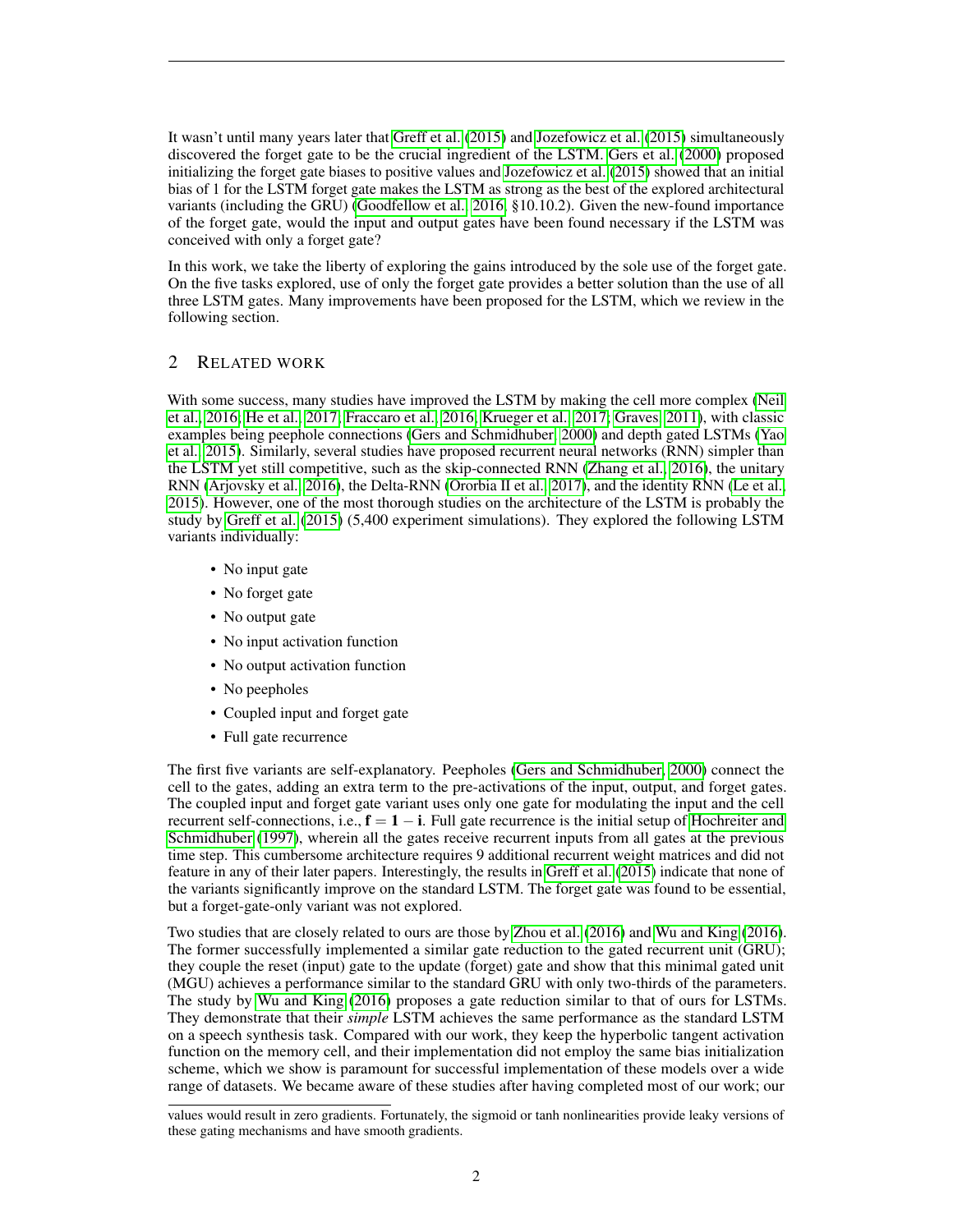simplification of the LSTM provides a network that yields classification accuracies at least as good as the standard LSTM and often performs substantially better – a result not achieved by the models proposed in the afore-mentioned studies.

# <span id="page-2-2"></span>3 JUST ANOTHER NETWORK

Recurrent neural networks (RNNs) typically create a lossy summary  $\mathbf{h}_T$  of a sequence. It is lossy because it maps an arbitrarily long sequence  $\mathbf{x}_{1:T}$  into a fixed length vector. As mentioned before, recent work has shown that this forgetting property of LSTMs is one of the most important [\(Greff](#page-12-3) [et al., 2015;](#page-12-3) [Jozefowicz et al., 2015\)](#page-13-1). Hence, we propose a simple transformation of the LSTM that leaves it with only a forget gate, and since this is Just Another NETwork (JANET), we name it accordingly. We start from the standard LSTM [\(Lipton et al., 2015\)](#page-13-7), which, with symbols taking their standard meaning, is defined as

$$
\mathbf{i}_t = \sigma(\mathbf{U}_i \mathbf{h}_{t-1} + \mathbf{W}_i \mathbf{x}_t + \mathbf{b}_i)
$$
\n
$$
\mathbf{o}_t = \sigma(\mathbf{U}_o \mathbf{h}_{t-1} + \mathbf{W}_o \mathbf{x}_t + \mathbf{b}_o)
$$
\n
$$
\mathbf{f}_t = \sigma(\mathbf{U}_f \mathbf{h}_{t-1} + \mathbf{W}_f \mathbf{x}_t + \mathbf{b}_f)
$$
\n
$$
\mathbf{c}_t = \mathbf{f}_t \odot \mathbf{c}_{t-1} + \mathbf{i}_t \odot \tanh(\mathbf{U}_c \mathbf{h}_{t-1} + \mathbf{W}_c \mathbf{x}_t + \mathbf{b}_c)
$$
\n
$$
\mathbf{h}_t = \mathbf{o}_t \odot \tanh(\mathbf{c}_t).
$$
\n(1)

To transform the above into the JANET architecture, the input and output gates are removed. It seems sensible to have the accumulation and deletion of information be related, therefore we couple the input and forget modulation as in [Greff et al.](#page-12-3) [\(2015\)](#page-12-3), which is similar to the leaky unit imple-mentation [\(Jaeger, 2002,](#page-13-8) §8.1). Furthermore, the tanh activation of  $\mathbf{h}_t$  shrinks the gradients during backpropagation, which could exacerbate the vanishing gradient problem, and since the weights  $U_*$  can accommodate values beyond the range  $[-1,1]$ , we can remove this unnecessary, potentially problematic, tanh nonlinearity. The resulting JANET is given by

$$
\mathbf{f}_t = \sigma(\mathbf{U}_f \mathbf{h}_{t-1} + \mathbf{W}_f \mathbf{x}_t + \mathbf{b}_f) \n\mathbf{c}_t = \mathbf{f}_t \odot \mathbf{c}_{t-1} + (\mathbf{1} - \mathbf{f}_t) \odot \tanh(\mathbf{U}_c \mathbf{h}_{t-1} + \mathbf{W}_c \mathbf{x}_t + \mathbf{b}_c) \n\mathbf{h}_t = \mathbf{c}_t.
$$
\n(2)

Intuitively, allowing slightly more information to accumulate than the amount forgotten would make sequence analysis easier. We found this to be true empirically by subtracting a pre-specified value  $\beta$ from the input control component<sup>[2](#page-2-0)</sup>, as given by

$$
\mathbf{s}_t = \mathbf{U}_f \mathbf{h}_{t-1} + \mathbf{W}_f \mathbf{x}_t + \mathbf{b}_f
$$
\n
$$
\tilde{\mathbf{c}}_t = \tanh(\mathbf{U}_c \mathbf{h}_{t-1} + \mathbf{W}_c \mathbf{x}_t + \mathbf{b}_c)
$$
\n
$$
\mathbf{c}_t = \sigma(\mathbf{s}_t) \odot \mathbf{c}_{t-1} + (\mathbf{1} - \sigma(\mathbf{s}_t - \beta)) \odot \tilde{\mathbf{c}}_t
$$
\n
$$
\mathbf{h}_t = \mathbf{c}_t.
$$
\n(3)

We speculate that the value for  $\beta$  is dataset dependent, however, we found that setting  $\beta = 1$  provides the best results for the datasets analysed in this study, which have sequence lengths varying from 200 to 784.

If we follow the standard parameter initialization scheme for LSTMs, the JANET quickly encounters a problem. The standard procedure is to initialize the weights  $U_*$  and  $W_*$  to be distributed as  $u^*[-\sqrt{6}(\sqrt{n_l+n_{l+1}},\sqrt{6}(\sqrt{n_l+n_{l+1}})]$ , where  $n_l$  is the size of each layer l [\(He et al., 2015b;](#page-13-9) [Glorot and](#page-12-9) [Bengio, 2010\)](#page-12-9), and to initialize all biases to zero except for the forget gate bias  $\mathbf{b}_f$ , which is initialized to one [\(Jozefowicz et al., 2015\)](#page-13-1). Hence, if the values of both input and hidden layers are zero-centred over time,  $f_t$  will be centred around  $\sigma(1) = 0.7311$ . In this case, the memory values  $c_t$  of the JANET would not be retained for more than a couple of time steps. This problem is best exemplified by the MNIST dataset [\(LeCun, 1998\)](#page-13-10) processed in scanline order [\(Cooijmans et al., 2016\)](#page-12-10); each training example contains many consecutive zero-valued subsequences, each of length 10 to 20. In the best case scenario – a length 10 zero-valued subsequence – the memory values at the end of the subsequence would be centred around

<span id="page-2-1"></span>
$$
\mathbf{c}_{t+10} = \mathbf{f}_t^{10} \odot \mathbf{c}_t \le 0.7311^{10} \mathbf{c}_t \le 0.04363 \mathbf{c}_t. \tag{4}
$$

<span id="page-2-0"></span> $^{2}\beta$  is a constant-valued column vector of the appropriate size.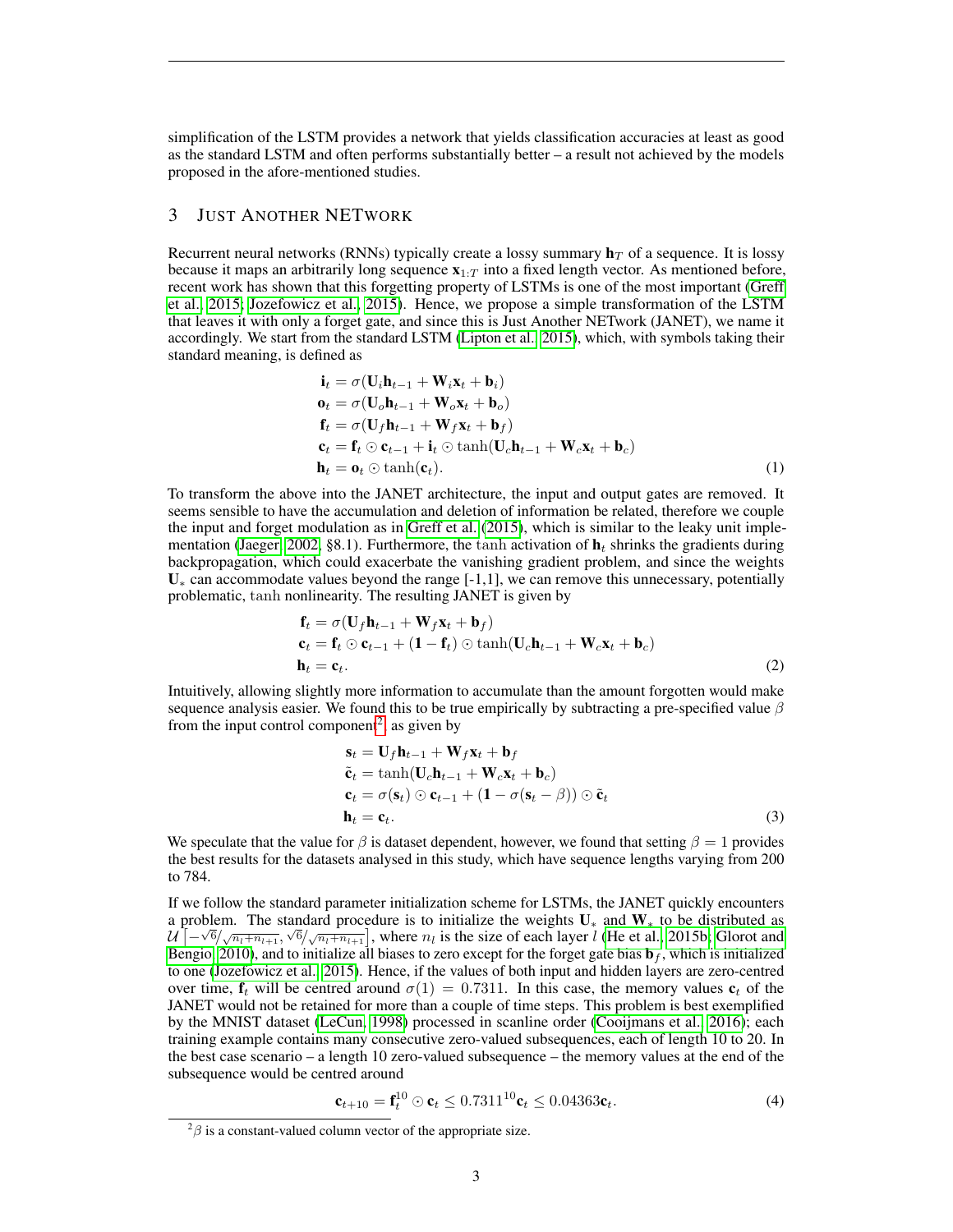Thus, with the standard initialization scheme, little information would be propagated during the forward pass and in turn, the gradients will quickly vanish.

Fortunately, the recent work by [Tallec and Ollivier](#page-13-11) [\(2018\)](#page-13-11) proposed a more suitable initialization scheme for the forget gate biases of the LSTM. To motivate this initialization scheme we start by re-writing the leaky RNN [\(Jaeger, 2002,](#page-13-8) §8.1)

<span id="page-3-0"></span>
$$
\mathbf{h}_{t+1} = \alpha \odot \tanh(\mathbf{U}\mathbf{h}_t + \mathbf{W}\mathbf{x}_t + \mathbf{b}) + (\mathbf{1} - \alpha) \odot \mathbf{h}_t,\tag{5}
$$

as its continuous time version, by making use of the first order Taylor expansion  $h(t + \delta t) \approx$  $h(t) + \delta t \frac{dh(t)}{dt}$  and a discretization step  $\delta t = 1$ ,

$$
\frac{\mathrm{d}\mathbf{h}(t)}{\mathrm{d}t} = \alpha \odot \tanh\left(\mathbf{U}\mathbf{h}(t) + \mathbf{W}\mathbf{x}(t) + \mathbf{b}\right) - \alpha \odot \mathbf{h}(t). \tag{6}
$$

[Tallec and Ollivier](#page-13-11) [\(2018\)](#page-13-11) state that in the free regime, when inputs stop after a certain time  $t_0$ ,  $x(t)$  = 0 for  $t > t_0$ , with  $\mathbf{b} = 0$  and  $\mathbf{U} = 0$ , eq. [6](#page-3-0) becomes

$$
\frac{d\mathbf{h}(t)}{dt} = -\alpha \mathbf{h}(t)
$$

$$
\int_{t_0}^t \frac{1}{\mathbf{h}(t)} d\mathbf{h}(t) = -\alpha \int_{t_0}^t dt
$$

$$
\mathbf{h}(t) = \mathbf{h}(t_0) \exp(-\alpha(t - t_0)).
$$
(7)

From eq. [7](#page-3-0) the hidden state **h** will decrease to  $e^{-1}$  of its original value over a time proportional to  $1/\alpha$ . This  $1/\alpha$  can be interpreted as the characteristic forgetting time, or the time constant, of the recurrent neural network. Therefore, when modelling sequential data believed to have dependencies in a range  $[T_{\text{min}}, T_{\text{max}}]$ , it would be sensible to use a model with a forgetting time lying in approximately the same range, i.e., having  $\alpha \in [\frac{1}{T_{\text{max}}}, \frac{1}{T_{\text{min}}}]^d$ , where d is the number of hidden units.

For the LSTM, the input gate i and the forget gate f learn time-varying approximations of  $\alpha$  and  $(1 - \alpha)$ , respectively. Obtaining a forgetting time centred around T requires i to be centred around  $1/T$  and f to be centred around  $(1 - 1/T)$ . Assuming the shortest dependencies to be a single time step, [Tallec and Ollivier](#page-13-11) [\(2018\)](#page-13-11) propose the chrono initializer, which initializes the LSTM gate biases as

$$
\mathbf{b}_f \sim \log(\mathcal{U}[1, T_{\text{max}} - 1])
$$
  
\n
$$
\mathbf{b}_i = -\mathbf{b}_f,
$$
\n(8)

with  $T_{\text{max}}$  the expected range of long-term dependencies and U the uniform distribution. Importantly, these are only the initializations, and the gate biases are allowed to change independently during training.

Applying chrono initialization to the forget gate  $f$  of the JANET<sup>[3](#page-3-1)</sup>, mitigates the memory issue (eq. [4\)](#page-2-1). With the values of the input and hidden layers zero-centred over time, the forget gate corresponding to a long-range  $(T_{\text{max}})$  cell will have an activation of

$$
\sigma(\log(T_{\max} - 1)) = \frac{1}{1 + \exp(-\log(T_{\max} - 1))}
$$
\n
$$
\overrightarrow{T_{\max} \to \infty} 1.
$$
\n(9)

Consequently, for the MNIST memory problem ( $T_{\text{max}} - 1 = 783$ ), these long-range cells would retain most of their information, even after 20 consecutive zeros

$$
f^{long} = \frac{1}{1 + \exp(-\log(783))} \ge 0.9987
$$
  
\n
$$
c_{t+20}^{long} = (f^{long})^{20} c_t^{long} \ge 0.9987^{20} c_t^{long} \ge 0.97 c_t^{long}.
$$
\n(10)

For the JANET, chrono initialization provides an elegant implementation of skip-like connections between the memory cells over time. It has long been known that skip connections mitigate the

<span id="page-3-1"></span><sup>&</sup>lt;sup>3</sup>The memory cell biases  $\mathbf{b}_c$  are initialized to zero.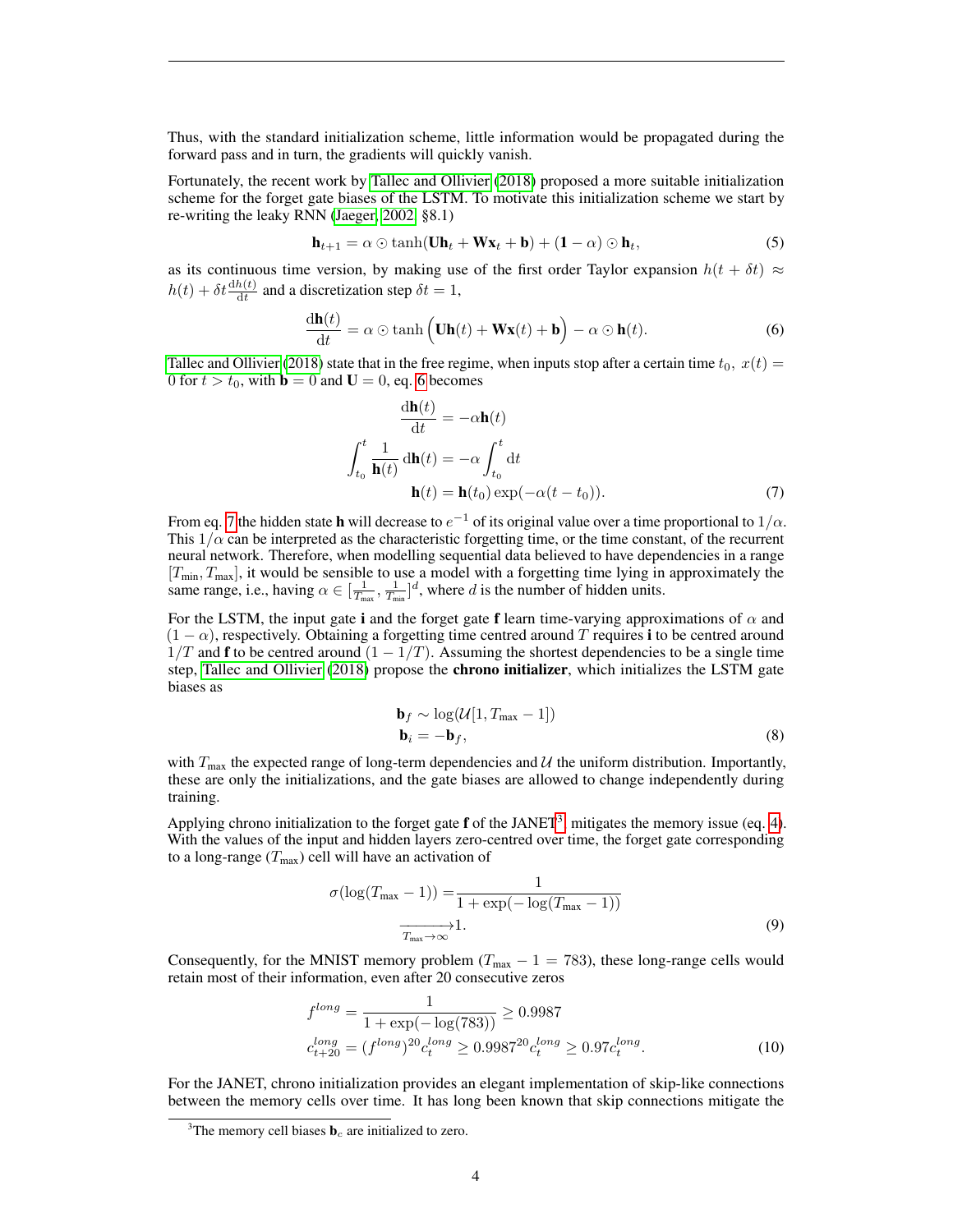vanishing gradient problem [\(Srivastava et al., 2015;](#page-13-12) [Lin et al., 1996\)](#page-13-13). A systematic study of recurrent neural networks (RNNs) by [Zhang et al.](#page-14-1) [\(2016\)](#page-14-1) found that explicitly adding skip connections in the RNN graph improves performance by allowing information to be transmitted directly between nonconsecutive time steps. For RNNs, they devise the recurrent skip coefficient, a value that measures the number of time steps through which unimpeded flow of information is allowed, and argue that higher values are usually better. Furthermore, skip connections are responsible for much of the boom in machine learning; they are the pith of the powerful residual networks [\(He et al., 2015a\)](#page-13-14), highway networks [\(Srivastava et al., 2015\)](#page-13-12), and the WaveNet [\(Van Den Oord et al., 2016\)](#page-13-15). A natural question that follows, is how the skip-connections influence the gradients of the JANET and the LSTM.

### 3.1 A COMPARISON OF GRADIENTS

Before comparing the gradients of the LSTM and the JANET we provide some preliminaries. We denote the derivatives of the element-wise nonlinearities by the following:

$$
\sigma'(x) = \sigma(x)(1 - \sigma(x)),
$$
  
\n
$$
0 < \sigma'(x) \le 0.25
$$
  
\n
$$
\tanh'(x) = 1 - \tanh^2(x),
$$
  
\n
$$
0 < \tanh'(x) \le 1
$$
\n
$$
(11)
$$

For brevity, we denote the pre-activation vectors in eq. [1](#page-2-2) and [2](#page-2-2) as

$$
\mathbf{s}_{i,o,f,c} = \mathbf{U}_{i,o,f,c} \mathbf{h}_t + \mathbf{W}_{i,o,f,c} \mathbf{x}_{t+1} + \mathbf{b}_{i,o,f,c}.
$$
 (12)

Lastly, we consider a diagonal matrix as a vector of its diagonal elements. Thus, a derivative of an element-wise multiplication of two vectors is written as a vector. Consider the following derivative of an element-wise multiplication of vectors  $\{a, b\} \in \mathbb{R}^3$ 

$$
\frac{\partial \mathbf{v}}{\partial \mathbf{a}} = \frac{\partial}{\partial \mathbf{a}} \mathbf{b} \odot \mathbf{a}
$$
\n
$$
= \begin{bmatrix}\n\frac{\partial v_1}{\partial a_1} & \frac{\partial v_1}{\partial a_2} & \frac{\partial v_1}{\partial a_3} \\
\frac{\partial v_2}{\partial a_1} & \frac{\partial v_2}{\partial a_2} & \frac{\partial v_2}{\partial a_3} \\
\frac{\partial v_3}{\partial a_1} & \frac{\partial v_3}{\partial a_2} & \frac{\partial v_3}{\partial a_3}\n\end{bmatrix}
$$
\n
$$
= \begin{bmatrix}\n b_1 & 0 & 0 \\
 0 & b_2 & 0 \\
 0 & 0 & b_3\n\end{bmatrix},
$$
\n(13)

which we write as

$$
\frac{\partial \mathbf{v}}{\partial \mathbf{a}} = \mathbf{b}.\tag{14}
$$

Here we compare the gradient propagation through the memory cells of a single-layer JANET with that of a single-layer LSTM. To analyse this flow of information we can compute the gradient  $\partial J/\partial \mathbf{c}_t$ of the objective function  $J$  with respect to some arbitrary memory vector  $c_t$ . Starting with the JANET (eq. [2\)](#page-2-2), we re-write it as

$$
\mathbf{f}_{t+1} = \sigma(\mathbf{s}_f)
$$
  
\n
$$
\mathbf{c}_{t+1} = \mathbf{f}_{t+1} \odot \mathbf{c}_t + (\mathbf{1} - \mathbf{f}_{t+1}) \odot \tanh(\mathbf{s}_c).
$$
 (15)

For this architecture the gradient of the objective function is given by

<span id="page-4-0"></span>
$$
\frac{\partial J}{\partial \mathbf{c}_t} = \frac{\partial J}{\partial \mathbf{c}_T} \prod_{k=t}^{T-1} \left[ \frac{\partial \mathbf{c}_{k+1}}{\partial \mathbf{c}_k} \right],\tag{16}
$$

with

$$
\frac{\partial \mathbf{c}_{t+1}}{\partial \mathbf{c}_t} = \mathbf{U}_f \sigma'(\mathbf{s}_f) \odot \mathbf{c}_t + \sigma(\mathbf{s}_f) + (1 - \sigma(\mathbf{s}_f)) \odot (\mathbf{U}_c \tanh'(\mathbf{U}_c \mathbf{c}_t)) \n- \sigma'(\mathbf{s}_f) \odot (\mathbf{U}_f \tanh(\mathbf{U}_c \mathbf{c}_t)).
$$
\n(17)

Assuming that the input and hidden layers are zero-centred over time (as for the memory problem eq. [4\)](#page-2-1) and all the forget gate biases are initialized to the longest range (eq. [10\)](#page-3-0),  $\sigma(\mathbf{s_f})$  will typically take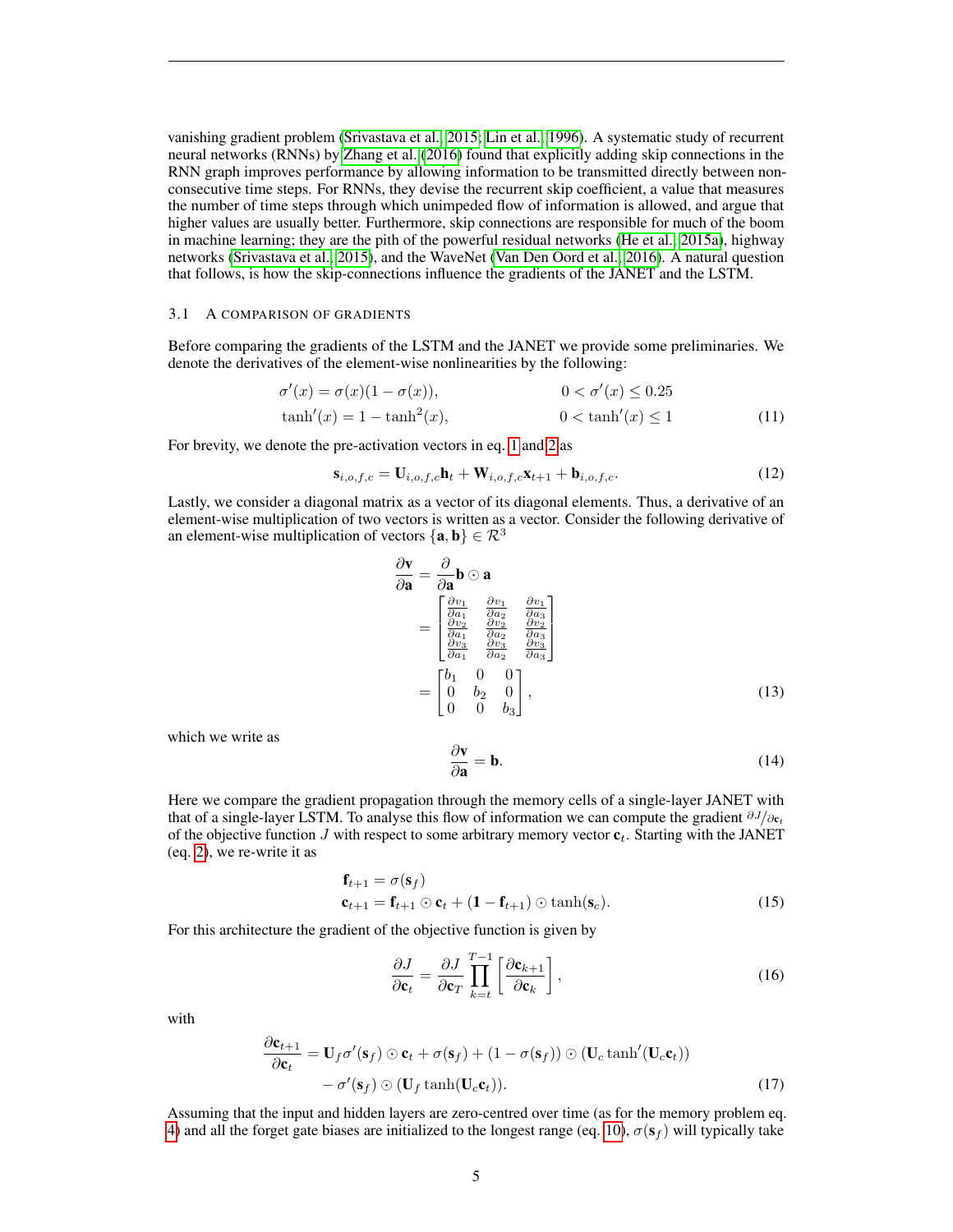values of one<sup>[4](#page-5-0)</sup> and  $\sigma'(s_f)$  values near zero. In this scenario, we see that all but one of the terms in eq. [17](#page-4-0) reduce to zero and we have

$$
\frac{\partial \mathbf{c}_{t+1}}{\partial \mathbf{c}_t} \approx \mathbf{1},\tag{18}
$$

meaning that gradients from distant memory cells  $c_t$  are largely unaffected by the sequence length. Moving on to the LSTM, we re-write eq. [1](#page-2-2) as

$$
\mathbf{i}_{t+1}, \mathbf{o}_{t+1}, \mathbf{f}_{t+1} = \sigma(\mathbf{s}_{i,o,f})
$$
\n
$$
\mathbf{c}_{t+1} = \mathbf{f}_{t+1} \odot \mathbf{c}_t + \mathbf{i}_{t+1} \odot \tanh(\mathbf{s}_c)
$$
\n
$$
\mathbf{h}_{t+1} = \mathbf{o}_{t+1} \odot \tanh(\mathbf{c}_{t+1}).
$$
\n(19)

Here the gradient of the objective function is

$$
\frac{\partial J}{\partial \mathbf{c}_t} = \frac{\partial J}{\partial \mathbf{h}_t} \frac{\partial \mathbf{h}_t}{\partial \mathbf{c}_t} + \frac{\partial J}{\partial \mathbf{c}_{t+1}} \frac{\partial \mathbf{c}_{t+1}}{\partial \mathbf{c}_t} = \frac{\partial J}{\partial \mathbf{h}_t} \frac{\partial \mathbf{h}_t}{\partial \mathbf{c}_t} + \frac{\partial J}{\partial \mathbf{c}_{t+1}} \mathbf{f}_{t+1}.
$$
(20)

With a forget gate chrono-initialized to a hypothetical value of one and with  $\frac{\partial J}{\partial \mathbf{h}_t} \frac{\partial \mathbf{h}_t}{\partial \mathbf{c}_t} = 0$ , the LSTM would permit unhindered gradient propagation. Under standard and chrono-initialization schemes, however, this  $\frac{\partial J}{\partial \mathbf{h}_t} \frac{\partial \mathbf{h}_t}{\partial \mathbf{c}_t}$  term is unlikely to be zero. First,

$$
\frac{\partial \mathbf{h}_t}{\partial \mathbf{c}_t} = \mathbf{o}_t \odot \tanh'(\mathbf{c}_t),\tag{21}
$$

which is non-zero with  $0 \leq \mathbf{0}_t \leq 1$  (centred around 0.5 under the memory problem assumptions eq. [4\)](#page-2-1) and  $0 \le \tanh'(\mathbf{c}_t) \le 1$ . Second,

$$
\frac{\partial J}{\partial \mathbf{h}_t} = \frac{\partial J}{\partial \mathbf{h}_{t+1}} \frac{\partial \mathbf{h}_{t+1}}{\partial \mathbf{h}_t} + \frac{\partial J}{\partial \mathbf{h}_{t+1}} \frac{\partial \mathbf{h}_{t+1}}{\partial \mathbf{c}_{t+1}} \frac{\partial \mathbf{c}_{t+1}}{\partial \mathbf{h}_t},
$$
(22)

where under chrono-initialized assumptions

$$
\frac{\partial \mathbf{c}_{t+1}}{\partial \mathbf{h}_t} = \mathbf{U}_f \sigma'(\mathbf{s}_f) \odot \mathbf{c}_t + \mathbf{U}_i \sigma'(\mathbf{s}_i) \odot \tanh(\mathbf{s}_c) + \sigma(\mathbf{s}_i) \odot (\mathbf{U}_g \tanh'(\mathbf{s}_c))
$$
(23)

would typically take values of zero because  $\sigma(s_i)$ ,  $\sigma'(s_f)$  and  $\sigma'(s_i)$  are centred near zero, but  $\frac{\partial \mathbf{h}_{t+1}}{\partial \mathbf{h}_t}$ depends on gradients w.r.t. the output gate and new-input functions ( $\mathbf{o}_{t+1}$  and  $\tilde{\mathbf{c}}_{t+1}$ ), resulting in a summation of non-zero gradients. Initializing the biases of these two gates such that  $\frac{\partial J}{\partial \mathbf{h}_t} \frac{\partial \mathbf{h}_t}{\partial \mathbf{c}_t} = 0$ could provide a better solution for the LSTM and we leave exploration of this for future work.

In practice the gradients are not as ill-conditioned as we have described here because the gate activations are not homogeneous; some gate-cell combinations track short-term dependencies and others track long-term dependencies. However, with all the initializations kept the same, these derivations could explain why the JANET could be easier to train than the LSTM.

We have shown how the simplification of the LSTM could lead to a better-conditioned training regime, we follow with the theoretical computational savings gleaned by this simplification.

#### 3.2 THEORETIC COMPUTATIONAL BENEFITS

Hardware efficient machine learning is a field of study by itself [\(Adolf et al., 2016;](#page-12-11) [Hinton et al.,](#page-13-16) [2015;](#page-13-16) [Sindhwani et al., 2015;](#page-13-17) [Han et al., 2015;](#page-12-12) [Wang et al., 2017\)](#page-14-4). The general aim is to maintain the same level of accuracy but require less computational resource in the process. Usually, this applies to only the forward pass efficiency of the network, i.e., being able to run a trained network on a small device. This is the same goal we have for our simplified version of the LSTM. If we assume the accuracies of the JANET and the LSTM to be the same, how much do we save on computation?

Consider an  $n_1 \times n_2$  LSTM layer that has  $n_1$  inputs and  $n_2$  hidden units, then we have  $\mathbf{x}_t \in \mathbb{R}$  $\mathbb{R}^{n_1}$ ,  $\{\mathbf{c}_t, \mathbf{h}_t, \mathbf{b}_j\} \in \mathbb{R}^{n_2}$ ,  $\mathbf{W}_j \in \mathbb{R}^{n_1 \times n_2}$ ,  $\mathbf{U}_j \in \mathbb{R}^{n_1 \times n_2}$ . For the LSTM we have  $j = \{i, o, f, c\}$ , and the total number of parameters is  $4(n_1n_2 + n_2^2 + n_2)$ . For the JANET we have  $j = \{f, c\}$ , and the total number of parameters is  $2(n_1n_2 + n_2^2 + n_2)$ . Thus we reduce the number of parameters by

<span id="page-5-0"></span><sup>&</sup>lt;sup>4</sup>With the biases large enough for  $\sigma(\mathbf{s}_f) \approx \sigma(\mathbf{s}_f - \beta)$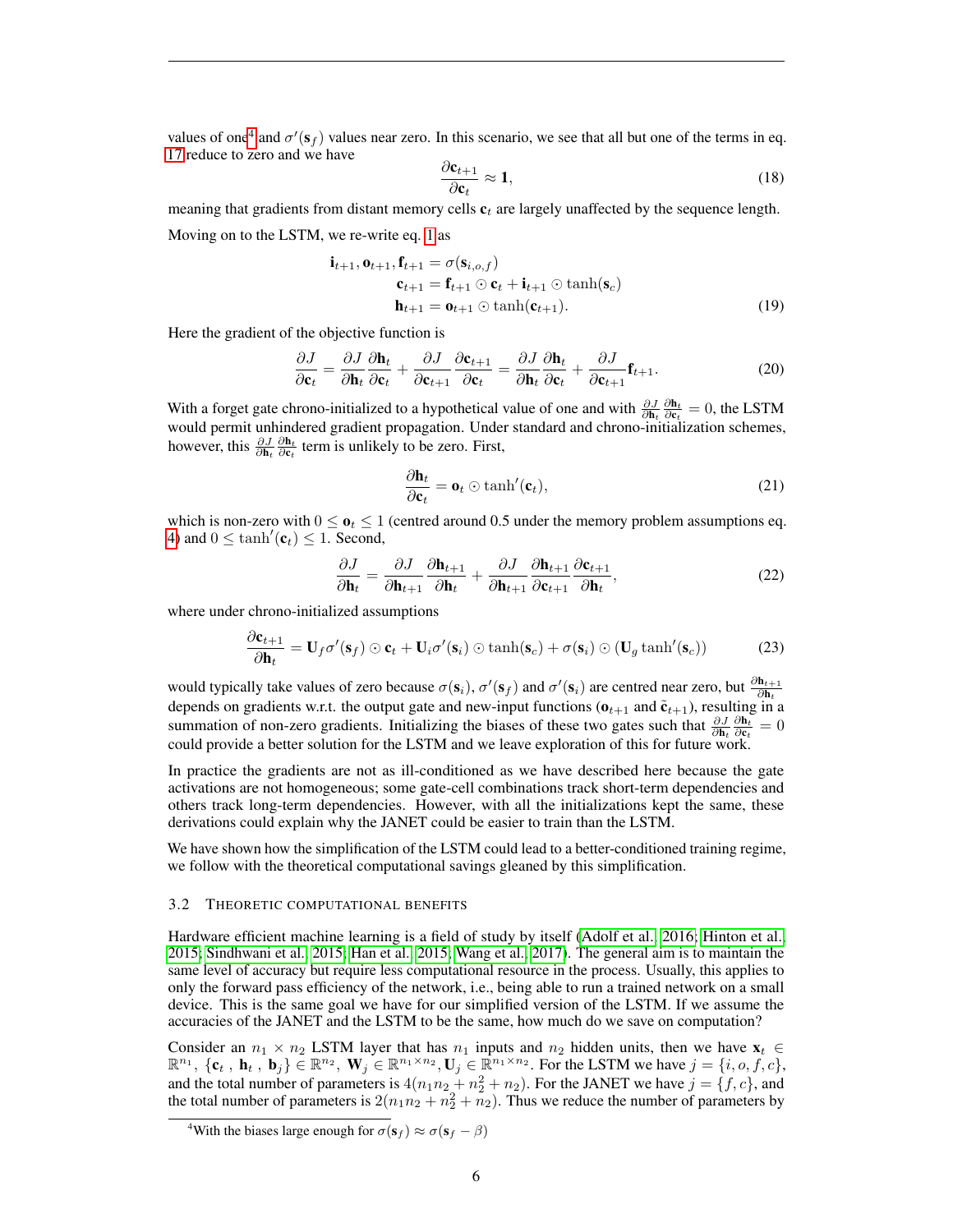half, but what does this mean in terms of memory consumption and computational cost? A proxy for the required memory is the number of values that need to be in memory at each step; e.g., the LSTM requires  $n_1 + n_2 + n_2 + 4(n_1n_2 + n_2^2 + n_2)$  values to be stored. Since this value is dominated by the  $4 \times n_2^2$  term (typically a hidden state size  $n_2 \ge 100$  is used), the JANET would require approximately half of the memory required by an LSTM in a forward pass. [Adolf et al.](#page-12-11) [\(2016\)](#page-12-11) showed that matrix and element-wise multiplication operations each constitute roughly half of the computation required by an LSTM. With the JANET, the processing required for element-wise multiplications is reduced by one third because there are no output gate element-wise multiplications. Thus, the total processing power required by the JANET is roughly  $0.5 + \frac{2}{3} \times 0.5 = \frac{5}{6}$  the processing power required by the LSTM.

If we assume that the electrical power consumed by the memory component of our device is 5% of that consumed by the processor [\(Acar et al., 2016\)](#page-12-13), then the JANET will consume approximately  $0.95 \times \frac{5}{6} + 0.05 \times 0.5 = 0.817$  of the electrical power consumed by the LSTM. However, this ratio is a theoretical estimation and would be different in practice.

Such computational efficiencies are particularly beneficial when applications involve resourceconstrained devices. If our simplification of the LSTM is able to provide the same classification accuracy as the standard LSTM, this would be an essential step towards hardware efficient LSTMs.

# 4 EXPERIMENTS AND RESULTS

We start by evaluating the performance of the JANET on three publicly available datasets. These comprise the MNIST, permuted MNIST (pMNIST) [\(Arjovsky et al., 2016\)](#page-12-8), and MIT-BIH arrhythmia datasets. The permuted MNIST dataset is the same as the MNIST dataset, except, the pixels in each image have been permuted in the same random order. As stated by [Arjovsky et al.](#page-12-8) [\(2016\)](#page-12-8), the MNIST images have regular distinctive patterns much shorter than the 784-long input sequences; permuting the pixels create longer-term dependencies that are harder for LSTMs to learn.

Single heartbeats were extracted from longer filtered signals on channel 1 of the MIT-BIH dataset [\(Moody and Mark, 2001;](#page-13-18) [Goldberger et al., 2000\)](#page-12-14) by means of the *BioSPPy* package [\(Carreiras et al.,](#page-12-15) [2015\)](#page-12-15). The signals were filtered using a bandpass FIR filter between 3 and 45 Hz, and the Hamilton QRS detector [\(Hamilton, 2002\)](#page-12-16) was used to detect and segment single heartbeats. We chose the four heartbeat classes that are best represented over different patients in the dataset: normal, right bundle branch block, paced, and premature ventricular contraction. The resulting dataset contained 89,670 heartbeats, each of length 216 time steps, from 47 patients. We randomly split the data over patients to have heartbeats from 33 train-, 5 validation-, and 9 test-patients (70:10:20). An acceptable split was considered to have all classes in each set contain at least 0.9γ×*smallest-class-size* data points, where  $\gamma$  is the split fraction (0.7, 0.1, or 0.2). The standard split was used in the case of MNIST.

For the MNIST dataset we used a model with two hidden layers of 128 units, whereas a single layer of 128 units was used for the pMNIST and MIT-BIH datasets. All the networks were trained using *Adam* [\(Kingma and Ba, 2015\)](#page-13-19) with a learning rate of 0.001 and a minibatch size of 200. Dropout of 0.1 was used on the output of the recurrent layers, and a weight decay factor of 1e-5 was used. For the LSTM and the JANET, chrono initialization was employed. The models were trained for 100 epochs and the best validation loss was used to determine the final model. Furthermore, the gradient norm was clipped at a value of 5, and the models were implemented using Tensorflow [\(Abadi et al., 2015\)](#page-11-0).

In table [1](#page-7-0) we present the test set accuracies achieved for the three different datasets. In addition to JANET and the standard LSTM, we show the results obtained with the standard recurrent neural network (RNN) and other recent RNN modifications. The means and standard deviations from 10 independent runs are reported. The code to reproduce these experiments is available online: <https://github.com/JosvanderWesthuizen/janet>.

Surprisingly, the results indicate that the JANET yields higher accuracies than the standard, LSTM. Moreover, JANET is among the top performing models on all of the analysed datasets. Thus, by simplifying the LSTM, we not only save on computational cost but also gain in test set accuracy.

As in [Zhang et al.](#page-14-1) [\(2016\)](#page-14-1), due to the 10 to 20 long subsequences of consecutive zeros (see section [3\)](#page-2-2), we found training of LSTMs to be harder on MNIST compared to training on pMNIST. By harder, we mean that gradient problems and bad local minima cause the objective function to have a rougher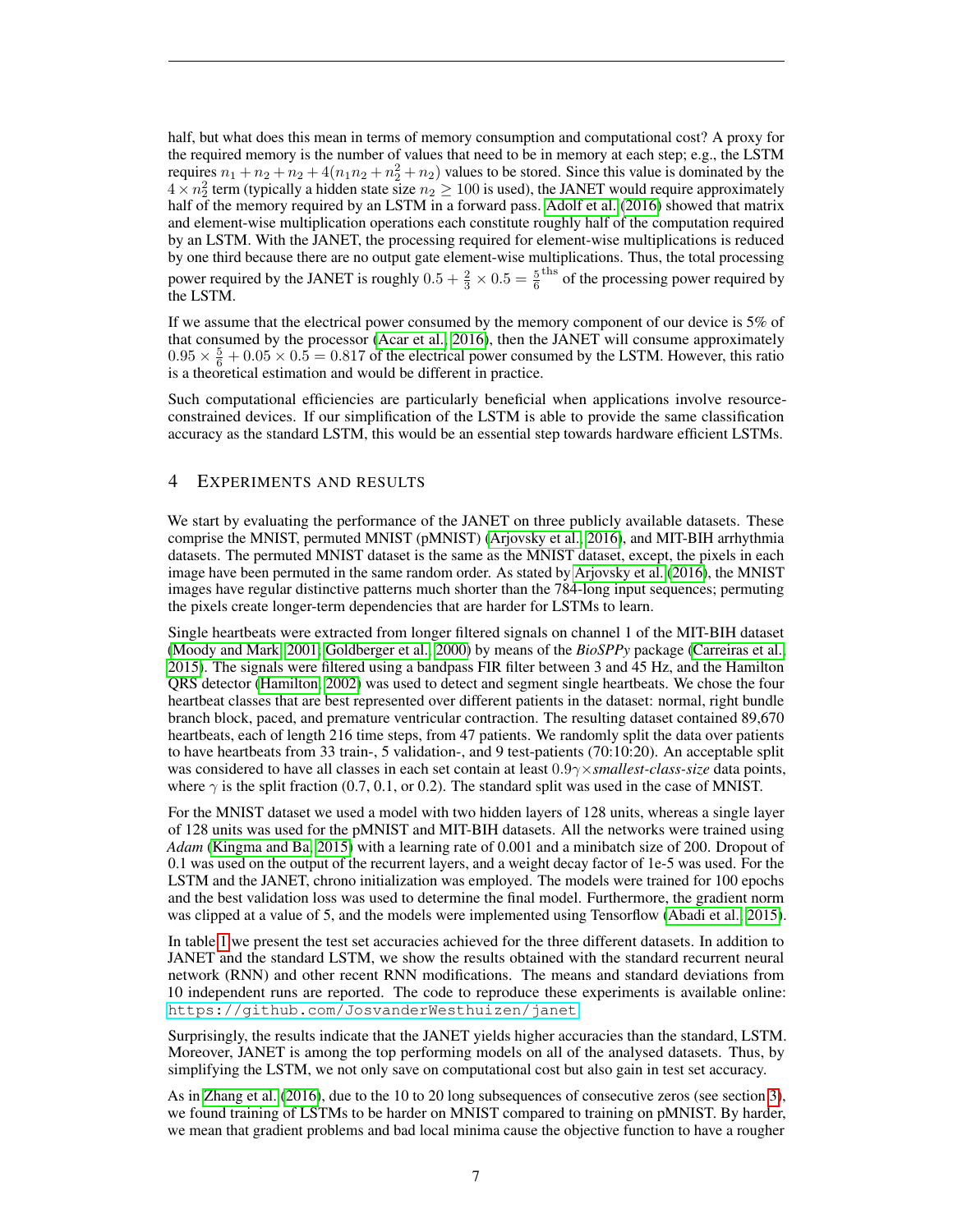<span id="page-7-0"></span>

| Model                                       | <b>MNIST</b>     | <i>pMNIST</i>    | <b>MIT-BIH</b>   |
|---------------------------------------------|------------------|------------------|------------------|
| <b>JANET</b>                                | $99.0 \pm 0.120$ | $92.5 \pm 0.767$ | 89.4 $\pm$ 0.193 |
| <b>LSTM</b>                                 | $98.5 \pm 0.183$ | $91.0 \pm 0.518$ | $87.4 \pm 0.130$ |
| <b>RNN</b>                                  | $10.8 \pm 0.689$ | $67.8 \pm 20.18$ | $73.5 \pm 4.531$ |
| uRNN (Arjovsky et al., 2016)                | 95.1             | 91.4             |                  |
| <i>iRNN</i> (Le et al., 2015)               | 97.0             | 82.0             |                  |
| tLSTM <sup>a</sup> (He et al., 2017)        | 99.2             | 94.6             |                  |
| stanh RNN <sup>b</sup> (Zhang et al., 2016) | 98.1             | 94.0             |                  |

Table 1: Accuracies [%] for different recurrent neural network architectures. All networks have a single hidden layer of 128 units unless otherwise stated. The means and standard deviations from 10 independent runs are presented. The best accuracies of our experiments are presented in bold as well as the best cited results.

Effectively has more layers than the other networks.

<sup>b</sup> Single hidden layer of 95 units.

and consequent slower descent than the smooth monotonic descent experienced when training is easy. This does not mean that achieving near-perfect classification is more difficult; near-perfect classification on MNIST is relatively easy, whereas the longer-range dependencies in the pMNIST dataset render near-perfect classification difficult. This pMNIST permutation, in fact, blends the zeros and ones for each data point, giving rise to more uniform sequences, which make training easier.

In figure [1](#page-7-1) we elucidate the difficulty of training on MNIST digits, processed in scanline order. We show the median values with the  $10^{th}$  and  $90^{th}$  percentiles shaded. From the figure, LSTMs clearly have a rougher ascent in accuracy on MNIST than on pMNIST and can sometimes fail catastrophically on MNIST. The chrono initializer prevents this catastrophic failure during training, but it results in a lower optimum accuracy. On the pMNIST dataset, there were no discernible differences between the chrono and standard-initialized LSTMs – the benefits of chrono initialization for LSTMs are not obvious on these datasets.

<span id="page-7-1"></span>

Figure 1: Test accuracies during training for the LSTM on MNIST and pMNIST. The median values are shown with the  $10^{th}$  and  $90^{th}$  percentiles shaded (for the green and blue curves, the percentiles cover too small an area to see). MNIST-chrono refers to the chrono-initialized LSTM. There was no discernible difference between a chrono-initialized and standard-initialized LSTM on pMNIST. The plots indicate that training is harder on the MNIST dataset, with both LSTM models having a rougher and slower ascent to the optimum accuracy than the model trained on pMNIST. Furthermore, the standard-initialized LSTM catastrophically failed for one of the 10 simulations.

As described in section [3,](#page-2-2) the JANET allows skip connections over time steps of the sequence. In figure [2](#page-8-0) we show how these skip connections result in the JANET being more efficient to train than the LSTM on the MNIST dataset. The median values of the test set accuracies during training are plotted, with the 25th and 75th percentiles shaded. There is a recent machine learning theme of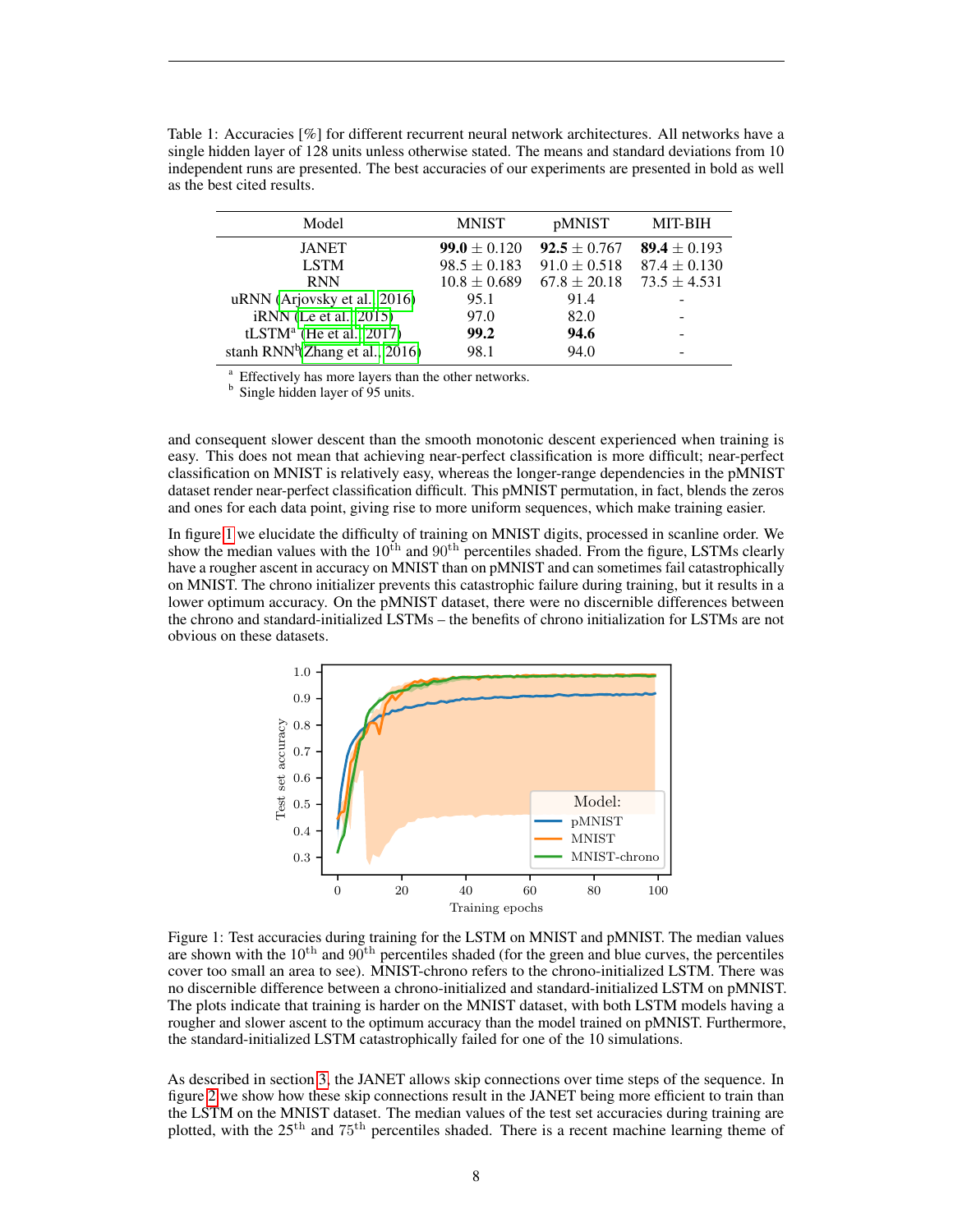<span id="page-8-0"></span>creating models that are easier to optimize instead of creating better optimizers, which is difficult [\(Goodfellow et al., 2016,](#page-12-4) §10.11). Being an easier to train version of the LSTM, the JANET continues this theme.



Figure 2: Comparing test set accuracies over training epochs for the JANET and the LSTM on MNIST. The median values are plotted with the  $25<sup>th</sup>$  and  $75<sup>th</sup>$  percentiles shaded (for the green and blue curves, the percentiles cover too small an area to see). LSTM-chrono refers to the LSTM that is chrono-initialized. Compared with the LSTM, the JANET has a quicker and smoother ascent of test set accuracy during training.

Given the success of the JANET on the pMNIST dataset (table [1\)](#page-7-0), we experimented with larger layer sizes. In figure [3](#page-8-1) we illustrate the test set accuracies during training for different layer sizes of the LSTM and the JANET. Additionally, we depict the best-reported accuracy on pMNIST [\(He](#page-13-3) [et al., 2017\)](#page-13-3) by the dashed blue line. This best accuracy of 96.7% was achieved by a WaveNet [\(Van](#page-13-15) [Den Oord et al., 2016\)](#page-13-15), a network with dilated convolutional neural network layers. The dilation increases exponentially across the layers and essentially enables a skip connection mechanism over multiple time steps.

<span id="page-8-1"></span>

Figure 3: The accuracy achieved on pMNIST for different layer sizes of the JANET and the LSTM. Median values are shown with the  $10^{th}$  and  $90^{th}$  percentiles shaded. Both networks were chronoinitialized and the sizes of their single hidden layer are indicated in the legend. The dashed blue depicts the best-reported accuracy on pMNIST [\(He et al., 2017\)](#page-13-3), which was achieved by a WaveNet [\(Van Den Oord et al., 2016\)](#page-13-15). The JANET clearly improves with a larger layer and performs almost as well as the WaveNet.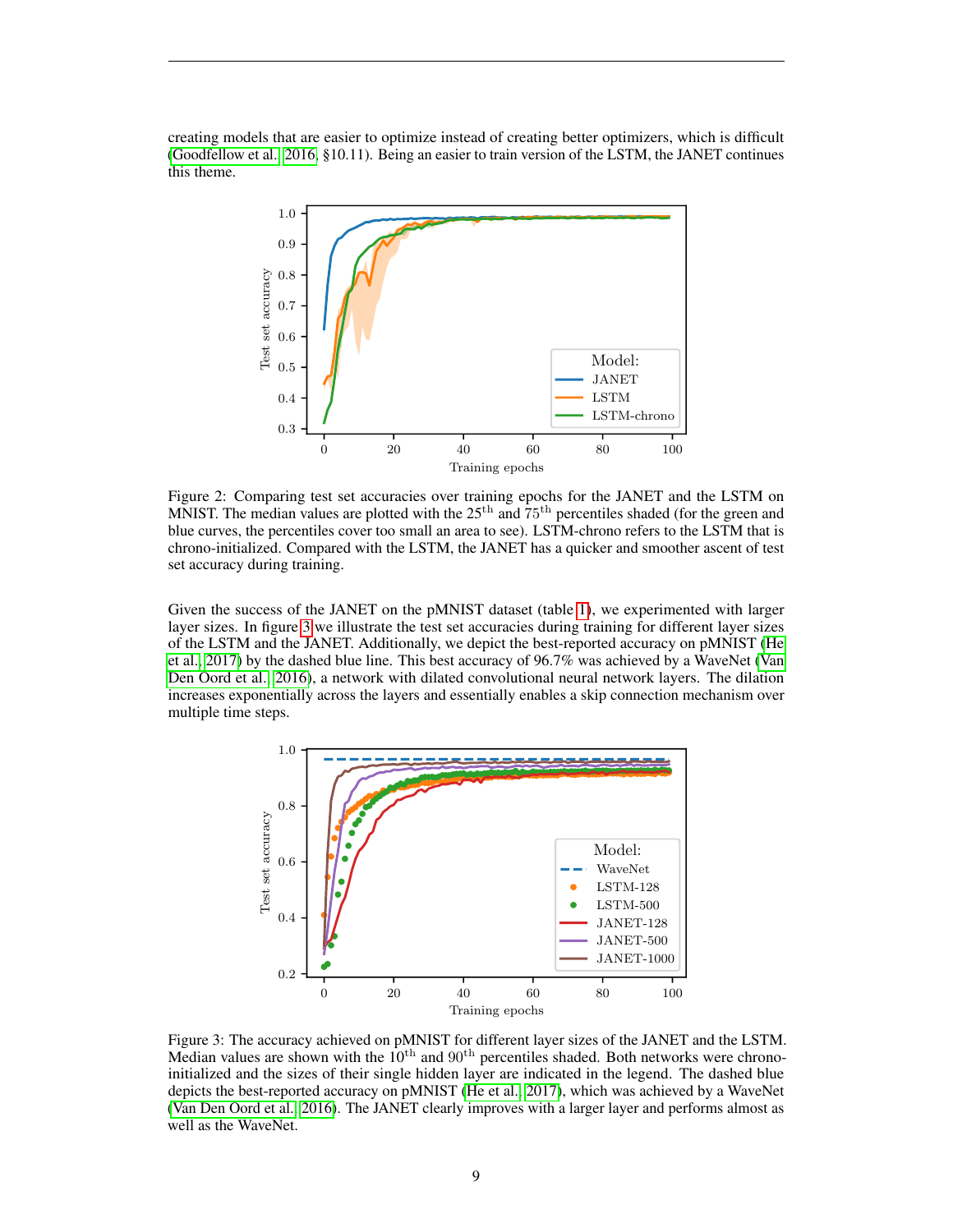The results show that the JANET not only outperforms the LSTM, but it competes with one of the best performing models on this dataset. With 1000 units in a single hidden layer the JANET achieves a mean classification accuracy of 95.0% over 10 independent runs with a standard deviation of 0.48%. The benefit of more units is unclear for the LSTM, which has a similar performance with 500 and 128 units to that of the JANET with 128 units. Furthermore, our models were trained on a Nvidia GeForce GTX 1080 GPU, and the largest LSTM we could train was an LSTM with 500 units. Even with a minibatch size of 1, the LSTM with 1000 units was too large to fit into the 8Gb of GPU memory.

Note that the WaveNet performed worse than the JANET on the standard MNIST dataset, achieving a classification accuracy of 98.3% compared to the JANET's 99.0%. The WaveNet results presented here were produced by [Chang et al.](#page-12-17) [\(2017\)](#page-12-17) using 10 layers of 50 units each. The WaveNet gains additional skip connections with more layers, the JANET gains additional skip connections with more units per layer.

To further ensure that the JANET performs at least as well as the LSTM, we compare the models on two commonly used synthetic tasks for RNN benchmarks. These are known as the copy task and the add task [\(Arjovsky et al., 2016;](#page-12-8) [Tallec and Ollivier, 2018;](#page-13-11) [Hochreiter and Schmidhuber, 1997\)](#page-13-0).

**Copy task** Consider 10 categories  $\{a_i\}_{i=0}^9$ . The input takes the form of a  $T + 20$  length sequence of categories. The first 10 entries, a sequence that needs to be remembered, are sampled uniformly, independently, and with replacement from  $\{a_i\}_{i=0}^7$ . The following  $T-1$  entries are  $a_8$ , a dummy value. The next single entry is  $a<sub>9</sub>$ , representing a delimiter, which should indicate to the model that it is now required to reproduce the initial 10 categories in the output sequence. Thus, the target sequence is  $T + 10$  entries of  $a_8$ , followed by the first 10 elements of the input sequence in the same order. The aim is to minimize the average cross entropy of category predictions at each time step of the sequence. This translates to remembering the categorical sequence of length 10 for  $T$  time steps. The best that a memoryless model can do on the copy task is to predict at random from among possible characters, yielding a loss of  $\frac{10 \log 8}{T+20}$  [\(Arjovsky et al., 2016\)](#page-12-8)<sup>[5](#page-9-0)</sup>.

Add task Here each input consists of two sequences of length  $T$ . The first sequence consists of numbers sampled at random from  $\mathcal{U}[0, 1]$ . The second sequence, with exactly two entries of one and the remainder zero, is an indicator sequence. The first 1 entry is located uniformly at random within the first half of the sequence, and the second is located uniformly at random in the second half of the sequence. The scalar output corresponds to the sum of the two entries in the first sequence corresponding to the non-zero entries of the second sequence. A naive strategy would be to predict a sum of 1 regardless of the input sequence, which would yield a mean squared error of 0.167, the variance of the sum of two independent uniform distributions [\(Arjovsky et al., 2016\)](#page-12-8).

We follow [Tallec and Ollivier](#page-13-11) [\(2018\)](#page-13-11) and use identical hyperparameters for all our models with a single hidden layer of 128 units. The models were trained using *Adam* with a learning rate of 0.001 and a minibatch size of 50. We illustrate the results for the copy task with  $T = 500$ , the maximum sequence length used in [\(Arjovsky et al., 2016\)](#page-12-8), in figure [4.](#page-10-0) For the addition task, we explored values of 200 and 750 for T; the results are presented in figure [5.](#page-10-1)

<span id="page-9-0"></span><sup>&</sup>lt;sup>5</sup>The first T + 10 entries are assumed to be  $a_8$ , giving a loss of  $-\frac{1}{T+20}(\sum^{T+10} 0 + \sum^{10} \sum^8 \frac{1}{8} \log \frac{1}{8})$ .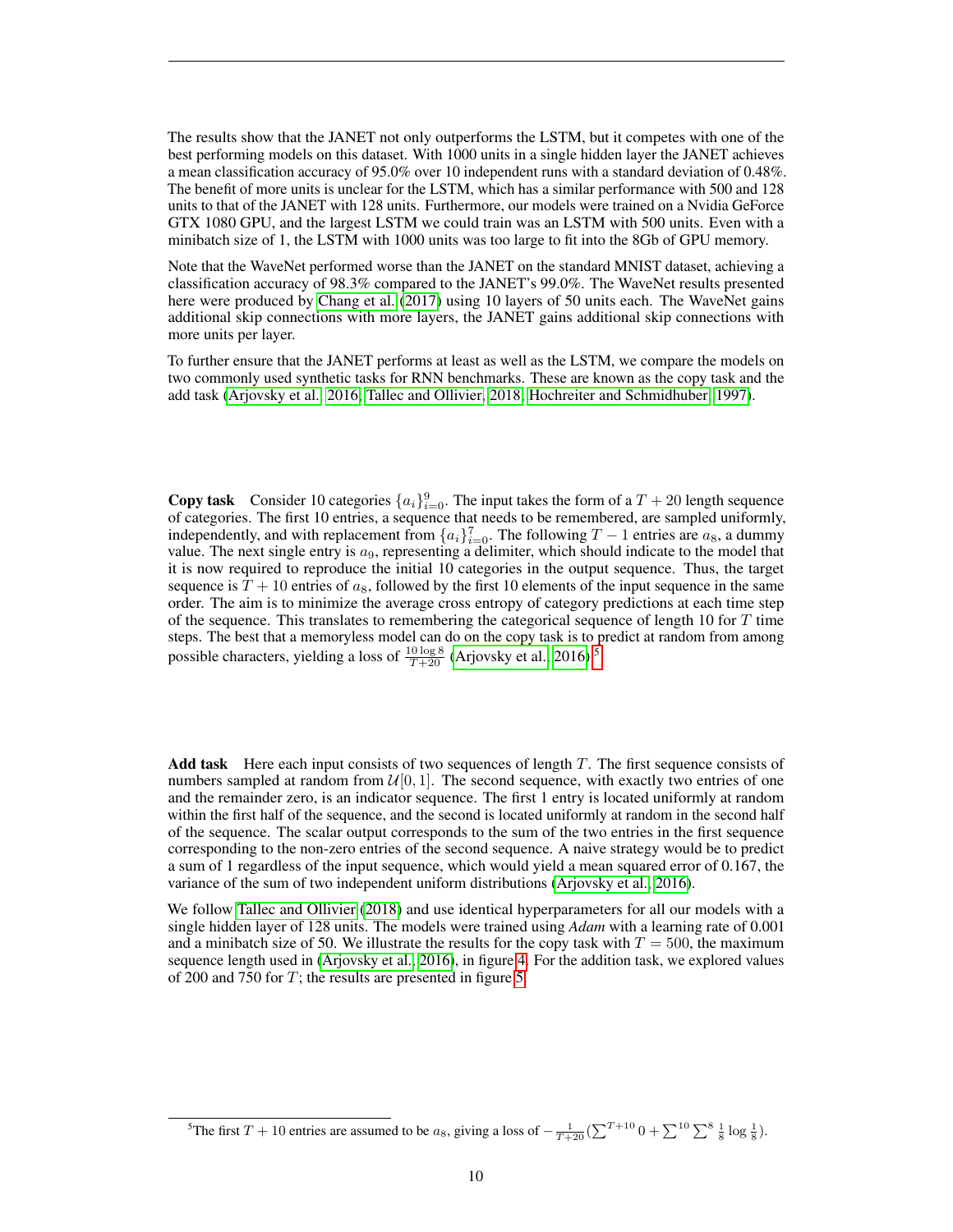<span id="page-10-0"></span>

Figure 4: Copy task – comparing the negative log-likelihood of the JANET and the LSTM on the copy task with  $T = 500$  – lower is better. The LSTM without chrono initialization performs the same as the memoryless baseline, the same as the results in [Arjovsky et al.](#page-12-8) [\(2016\)](#page-12-8). Compared to the chrono-initialized LSTM, the JANET converges faster and to a better optimum.

<span id="page-10-1"></span>

Figure 5: Add task– comparing the mean squared error of the JANET and the LSTM on the add task – lower is better. The median values of 10 independent runs are shown with the  $10^{th}$  and  $90^{th}$ percentiles shaded for the add task with  $T = 200$  (*left*) and  $T = 500$  (*right*). Both graphs are displayed with the same y-scale. In both tasks, the standard-initialized LSTM performs the worst. The JANET performs as well as the chrono-initialized LSTM, and slightly better when  $T = 750$ .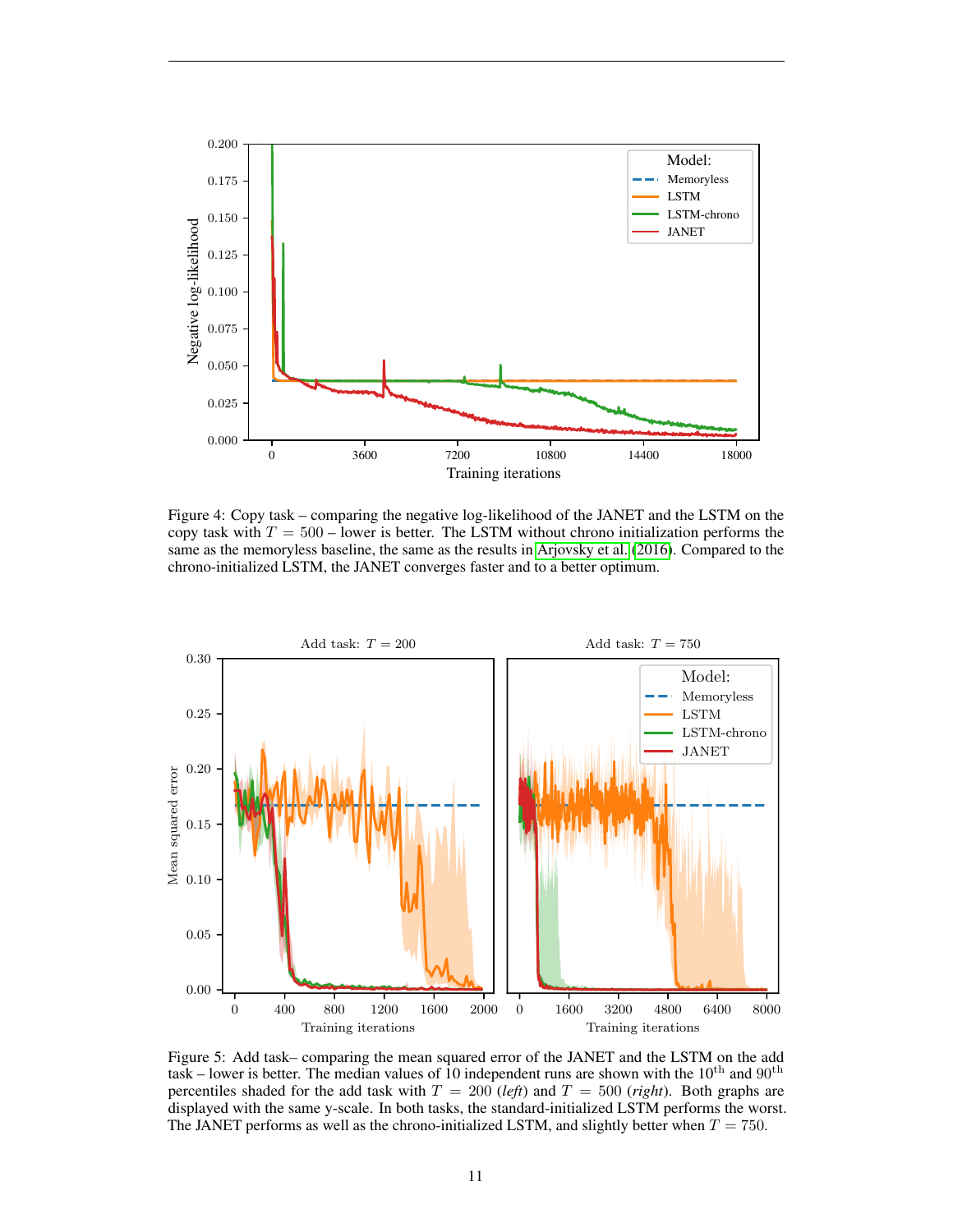In both tasks, we achieve similar results to those reported by [Tallec and Ollivier](#page-13-11) [\(2018\)](#page-13-11) and [Arjovsky](#page-12-8) [et al.](#page-12-8) [\(2016\)](#page-12-8), and the standard-initialized LSTM performs the worst among the three techniques. Compared to the chrono-initialized LSTM, the JANET converges faster and to a better optimum on the copy task. On the add task, the chrono-initialized LSTM and the JANET have a similar performance, with the latter being slightly better for larger  $T$ . The copy task is arguably more memory intensive than the add task. This could explain why the JANET, which has built-in long-term memory capability, would outperform the LSTM on the copy task.

# 5 DISCUSSION AND CONCLUSION

In this work, we proposed a simplification of the LSTM that employs only the forget gate and uses chrono-initialized biases. The proposed model was shown to achieve better generalization than the LSTM on synthetic memory tasks and on the MNIST, pMNIST, and MIT-BIH arrhythmia datasets. Additionally, the model requires half of the number of parameters required by an LSTM and two-thirds of the element-wise multiplications, permitting computational savings. The JANET is well-suited for applications to continuous0valued time series with long-term memory requirements. For example, medical time series often have an outcome after several time steps and could have sections of consecutive zero-valued entries. We expect the LSTM to outperform the JANET on next-word prediction tasks where inputs are discrete and non-zero, and predictions are made at each time step.

The unreasonable effectiveness of the proposed model could be attributed to the combination of fewer nonlinearities and chrono initialization. This combination enables skip connections over entries in the input sequence. As described in section [3,](#page-2-2) the skip connections created by the long-range cells allow information to flow unimpeded from the elements at the start of the sequence to memory cells at the end of the sequence. For the standard LSTM, these skip connections are less apparent and an unimpeded propagation of information is unlikely due to the multiple possible transformations at each time step.

Modern neural networks move towards the use of more linear transformations [\(Goodfellow et al.,](#page-12-4) [2016,](#page-12-4) §8.7.5). These make optimization easier by making the model differentiable almost everywhere, and by making these gradients have a significant slope almost everywhere, unlike the sigmoid nonlinearity. Effectively, information is able to flow through many more layers provided that the Jacobian of the linear transformation has reasonable singular values. Linear functions consistently increase in a single direction, so even if the model's output is far from correct, it is clear, simply from computing the gradient, which direction its output should move towards to reduce the loss function. In other words, modern neural networks have been designed so that their *local* gradient information corresponds reasonably well to moving towards a distant solution; a property also induced by skip connections. What this means for the LSTM, is that, although the additional gates should provide it with more flexibility than our model, the highly nonlinear nature of the LSTM makes this flexibility difficult to utilize and so potentially of little use.

With some success, many studies have proposed models more complex than the LSTM. This has made it easy, however, to overlook a simplification that also improves the LSTM. The JANET provides a network that is easier to optimize and therefore achieves better results. Much of this work showcased how important parameter initialization is for neural networks. In future work, improved initialization schemes could allow the standard LSTM to surpass the models described in this study.

### ACKNOWLEDGEMENTS

We thank José Miguel Hernández-Lobato for helpful discussions. This work is supported by the Skye Cambridge Trust.

# **REFERENCES**

<span id="page-11-0"></span>Abadi, M., Agarwal, A., Barham, P., Brevdo, E., Chen, Z., Citro, C., S. Corrado, G., Davis, A., Dean, J., Devin, M., Ghemawat, S., Goodfellow, I., Harp, A., Irving, G., Isard, M., Jia, Y., Jozefowicz, R., Kaiser, L., Kudlur, M., Levenberg, J., Mane, D., Monga, R., Moore, S., Murray, D., Olah, C., ´ Schuster, M., Shlens, J., Steiner, B., Sutskever, I., Talwar, K., Tucker, P., Vanhoucke, V., Vasudevan,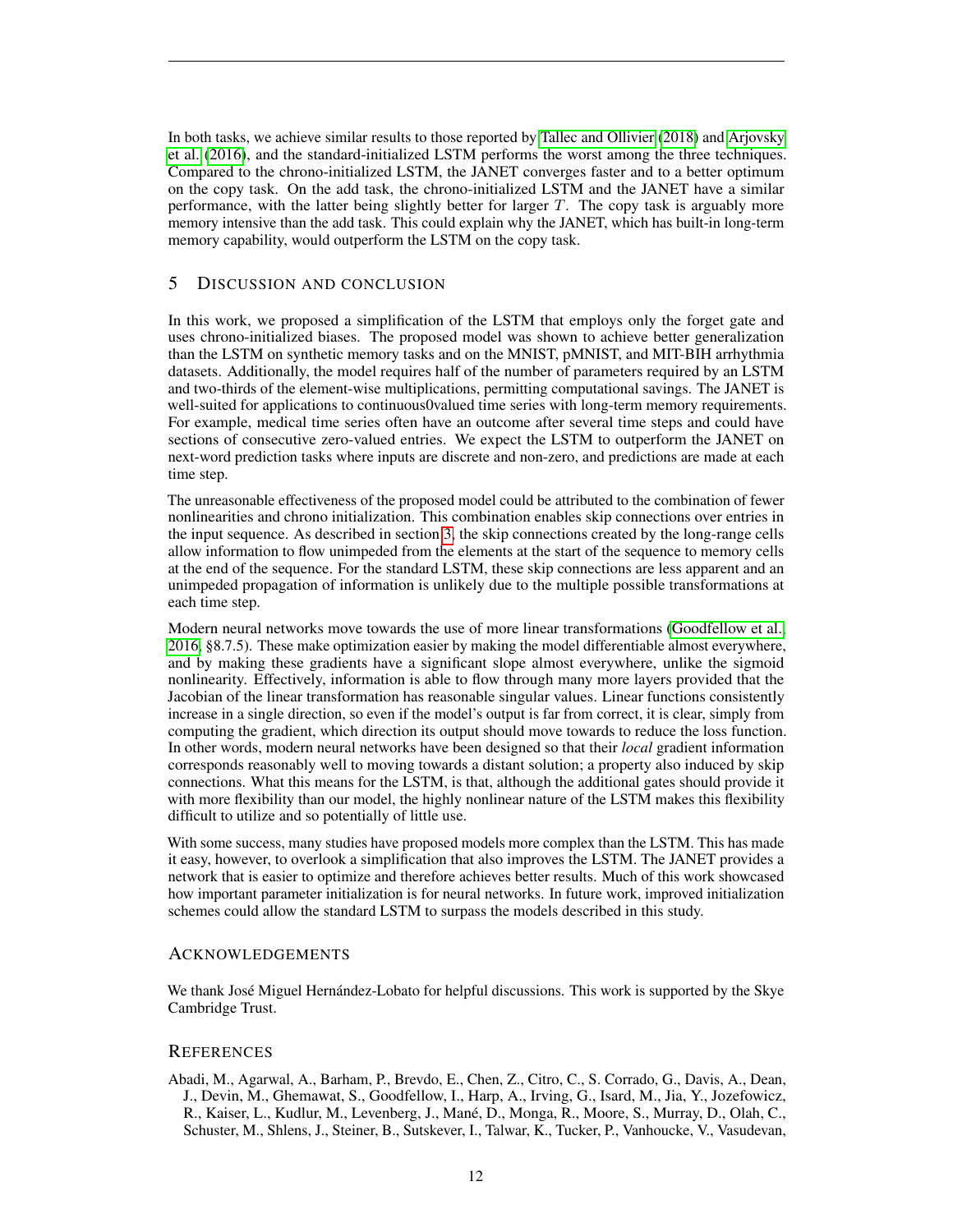V., Viegas, F., Vinyals, O., Warden, P., Wattenberg, M., Wicke, M., Yu, Y., and Zheng, X. (2015). ´ TensorFlow: Large-Scale Machine Learning on Heterogeneous Systems. Software available from tensorflow.org.

- <span id="page-12-13"></span>Acar, H., Alptekin, G. I., Gelas, J. P., and Ghodous, P. (2016). Beyond CPU: Considering memory power consumption of software. In *5th International Conference on Smart Cities and Green ICT Systems (SMARTGREENS)*, pages 1–8.
- <span id="page-12-11"></span>Adolf, R., Rama, S., Reagen, B., Wei, G., and Brooks, D. (2016). Fathom: Reference workloads for modern deep learning methods. In *2016 IEEE International Symposium on Workload Characterization (IISWC)*, pages 1–10.
- <span id="page-12-8"></span>Arjovsky, M., Shah, A., and Bengio, Y. (2016). Unitary evolution recurrent neural networks. In *International Conference on Machine Learning*, pages 1120–1128.
- <span id="page-12-15"></span>Carreiras, C., Alves, A. P., Lourenço, A., Canento, F., Silva, H., Fred, A., et al. (2015). BioSPPy: Biosignal processing in Python. (Accessed on 03/28/2018).
- <span id="page-12-17"></span>Chang, S., Zhang, Y., Han, W., Yu, M., Guo, X., Tan, W., Cui, X., Witbrock, M., Hasegawa-Johnson, M. A., and Huang, T. S. (2017). Dilated Recurrent Neural Networks. In *Advances in Neural Information Processing Systems*, pages 76–86. Curran Associates, Inc.
- <span id="page-12-2"></span>Cho, K. (2015). Natural Language Understanding with Distributed Representation. *arXiv:1511.07916 [cs, stat]*.
- <span id="page-12-0"></span>Cho, K., van Merrienboer, B., Gulcehre, C., Bahdanau, D., Bougares, F., Schwenk, H., and Bengio, Y. (2014). Learning Phrase Representations using RNN Encoder-Decoder for Statistical Machine Translation. In *Proceedings of the 2014 Conference on Empirical Methods in Natural Language Processing (EMNLP)*, pages 1724–1734.
- <span id="page-12-10"></span>Cooijmans, T., Ballas, N., Laurent, C., Gülçehre, C., and Courville, A. (2016). Recurrent Batch Normalization. In *International Conference on Learning Representations*.
- <span id="page-12-5"></span>Fraccaro, M., Sø nderby, S. r. K., Paquet, U., and Winther, O. (2016). Sequential Neural Models with Stochastic Layers. In *Advances in Neural Information Processing Systems*, pages 2199–2207. Curran Associates, Inc.
- <span id="page-12-7"></span>Gers, F. A. and Schmidhuber, J. (2000). Recurrent nets that time and count. In *Proceedings of the IEEE-INNS-ENNS International Joint Conference on Neural Networks. IJCNN 2000.*, volume 3, pages 189–194. IEEE.
- <span id="page-12-1"></span>Gers, F. A., Schmidhuber, J., and Cummins, F. (2000). Learning to Forget: Continual Prediction with LSTM. *Neural Computation*, 12(10):2451–2471.
- <span id="page-12-9"></span>Glorot, X. and Bengio, Y. (2010). Understanding the difficulty of training deep feedforward neural networks. In *PMLR*, pages 249–256.
- <span id="page-12-14"></span>Goldberger, A. L., Amaral, L. A., Glass, L., Hausdorff, J. M., Ivanov, P. C., Mark, R. G., Mietus, J. E., Moody, G. B., Peng, C., and Stanley, H. E. (2000). Physiobank, physiotoolkit, and physionet. *Circulation*, 101(23):e215–e220.
- <span id="page-12-4"></span>Goodfellow, I., Bengio, Y., and Courville, A. (2016). *Deep Learning*. MIT Press.
- <span id="page-12-6"></span>Graves, A. (2011). Practical Variational Inference for Neural Networks. In *Advances in Neural Information Processing Systems*, pages 2348–2356. Curran Associates, Inc.
- <span id="page-12-3"></span>Greff, K., Srivastava, R. K., Koutník, J., Steunebrink, B. R., and Schmidhuber, J. (2015). LSTM: A Search Space Odyssey. *arXiv:1503.04069 [cs]*.

<span id="page-12-16"></span>Hamilton, P. S. (2002). Open source ECG analysis. *Computing in Cardiology (CinC)*, pages 101–104.

<span id="page-12-12"></span>Han, S., Mao, H., and Dally, W. J. (2015). Deep Compression: Compressing Deep Neural Networks with Pruning, Trained Quantization and Huffman Coding. In *International Conference on Learning Representations*.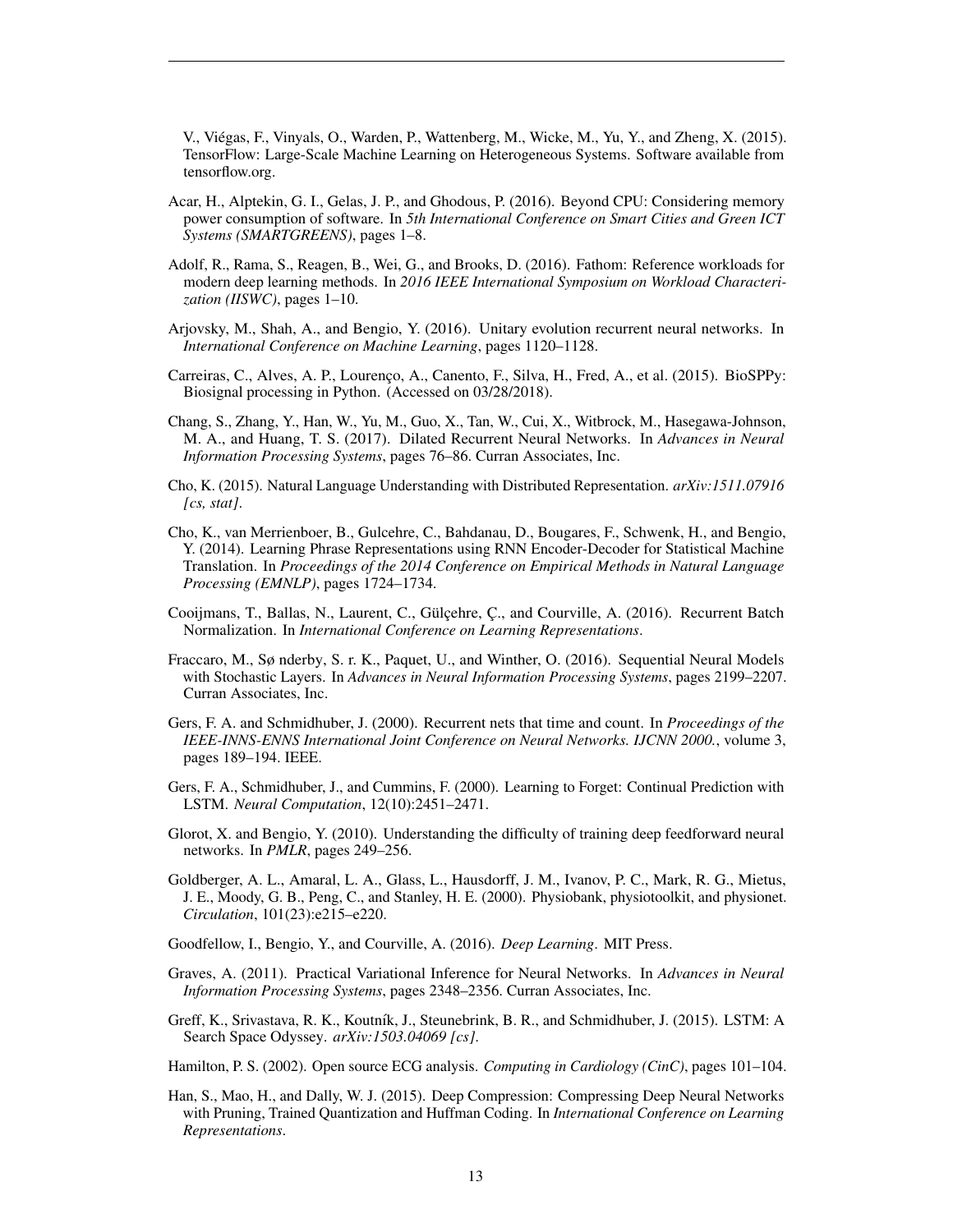- <span id="page-13-14"></span>He, K., Zhang, X., Ren, S., and Sun, J. (2015a). Deep Residual Learning for Image Recognition. *arXiv:1512.03385 [cs]*.
- <span id="page-13-9"></span>He, K., Zhang, X., Ren, S., and Sun, J. (2015b). Delving Deep into Rectifiers: Surpassing Human-Level Performance on ImageNet Classification. In *Proceedings of the IEEE International Conference on Computer Vision*, pages 1026–1034.
- <span id="page-13-3"></span>He, Z., Gao, S., Xiao, L., Liu, D., He, H., and Barber, D. (2017). Wider and Deeper, Cheaper and Faster: Tensorized LSTMs for Sequence Learning. In *Advances in Neural Information Processing Systems*, pages 1–11. Curran Associates, Inc.
- <span id="page-13-16"></span>Hinton, G. E., Vinyals, O., and Dean, J. (2015). Distilling the Knowledge in a Neural Network. In *Neural Information Processing Systems: Deep Learning Workshop*.
- <span id="page-13-0"></span>Hochreiter, S. and Schmidhuber, J. (1997). Long Short-Term Memory. *Neural Computation*, 9(8):1735–1780.
- <span id="page-13-8"></span>Jaeger, H. (2002). *Tutorial on Training Recurrent Neural Networks, Covering BPPT, RTRL, EKF and the Echo State Network" Approach*, volume 5. GMD-Forschungszentrum Informationstechnik Bonn.
- <span id="page-13-1"></span>Jozefowicz, R., Zaremba, W., and Sutskever, I. (2015). An empirical exploration of recurrent network architectures. In *International Conference on Machine Learning*, pages 2342–2350.
- <span id="page-13-19"></span>Kingma, D. and Ba, J. (2015). Adam: A Method for Stochastic Optimization. In *International Conference on Learning Representations*.
- <span id="page-13-4"></span>Krueger, D., Maharaj, T., Kramar, J., Pezeshki, M., Ballas, N., Ke, N. R., Goyal, A., Bengio, Y., ´ Courville, A., and Pal, C. (2017). Zoneout: Regularizing RNNs by Randomly Preserving Hidden Activations. In *International Conference on Learning Representations*.
- <span id="page-13-6"></span>Le, Q. V., Jaitly, N., and Hinton, G. E. (2015). A Simple Way to Initialize Recurrent Networks of Rectified Linear Units. *arXiv:1504.00941 [cs]*.
- <span id="page-13-10"></span>LeCun, Y. A. (1998). The MNIST Database of Handwritten Digits. *http://yann.lecun.com/exdb/mnist/*.
- <span id="page-13-13"></span>Lin, T., Horne, B. G., Tino, P., and Giles, C. L. (1996). Learning long-term dependencies in NARX recurrent neural networks. *IEEE Transactions on Neural Networks*, 7(6):1329–1338.
- <span id="page-13-7"></span>Lipton, Z. C., Berkowitz, J., and Elkan, C. (2015). A Critical Review of Recurrent Neural Networks for Sequence Learning. *arXiv:1506.00019 [cs]*.
- <span id="page-13-18"></span>Moody, G. B. and Mark, R. G. (2001). The impact of the MIT-BIH Arrhythmia Database. *IEEE Engineering in Medicine and Biology Magazine*, 20(3):45–50.
- <span id="page-13-2"></span>Neil, D., Pfeiffer, M., and Liu, S. (2016). Phased LSTM: Accelerating Recurrent Network Training for Long or Event-based Sequences. In *Advances in Neural Information Processing Systems*, pages 3882–3890. Curran Associates, Inc.
- <span id="page-13-5"></span>Ororbia II, A. G., Mikolov, T., and Reitter, D. (2017). Learning Simpler Language Models with the Differential State Framework. *Neural Computation*, 29(12):3327–3352.
- <span id="page-13-17"></span>Sindhwani, V., Sainath, T., and Kumar, S. (2015). Structured Transforms for Small-Footprint Deep Learning. In *Advances in Neural Information Processing Systems*, pages 3088–3096. Curran Associates, Inc.
- <span id="page-13-12"></span>Srivastava, R. K., Greff, K., and Schmidhuber, J. (2015). Training Very Deep Networks. In *Advances in Neural Information Processing Systems*, pages 2377–2385. Curran Associates, Inc.
- <span id="page-13-11"></span>Tallec, C. and Ollivier, Y. (2018). Can recurrent neural networks warp time? In *International Conference on Learning Representations*.
- <span id="page-13-15"></span>Van Den Oord, A., Dieleman, S., Zen, H., Simonyan, K., Vinyals, O., Graves, A., Kalchbrenner, N., Senior, A., and Kavukcuoglu, K. (2016). WaveNet: A Generative Model for Raw Audio. *arXiv:1609.03499 [cs]*.